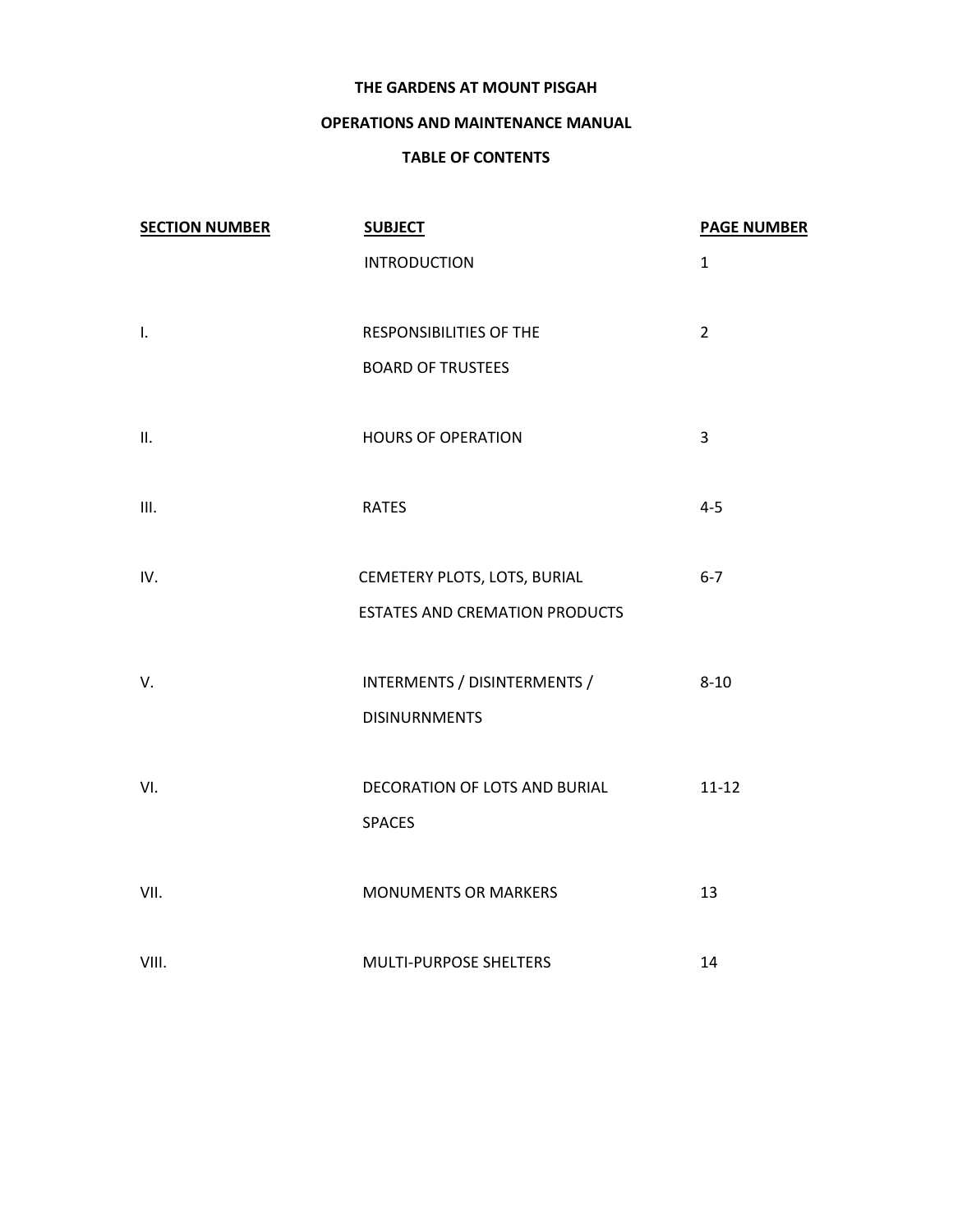### **Introduction**

The Board of Trustees of the Campbell County Cemetery District, by action, has adopted the rules and regulations here-in for the purpose of providing the citizenry of the county reasonably efficient management, operation, and maintenance of all the cemeteries within and under the jurisdiction of the Campbell County Cemetery District.

These rules apply equally to both gardens, Unity and Inspiration, at the Mt. Pisgah Cemetery, all of which are under the jurisdiction of the Campbell County Cemetery District.

The Board of Trustees of the Campbell County Cemetery District reserves the right to establish additional rules and regulations governing the use of its facilities if conditions warrant.

Wyoming State Statute, 35-8 article 3, authorizes the formation of special Cemetery Districts. The Campbell County Cemetery District was formed under this law and acts for the voters of the county in the management of all District owned cemeteries. The business office of the Cemetery District is maintained at its Mount Pisgah Cemetery located at 804 South Emerson Ave., Gillette, Wyoming. All business transactions are conducted from the office, and all Cemetery Board meetings are held there.

The Cemetery District is a public body, and all its meetings are open to the public.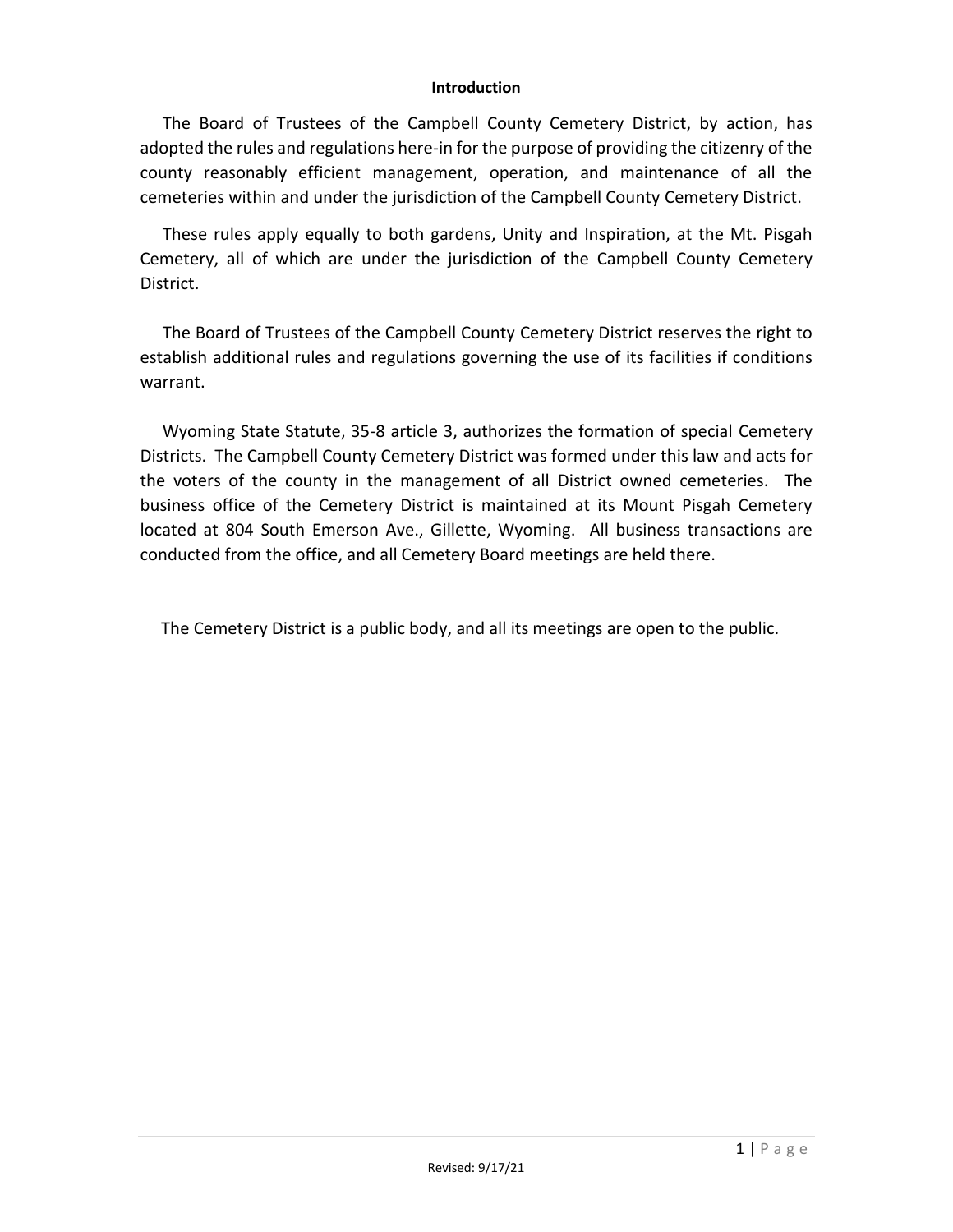## **SECTION I**

### **Responsibilities of the Board of Trustees**

In general, the responsibility of the Board of Trustees is to manage, operate, and maintain all cemeteries falling under its jurisdiction, in a manner that it feels will best serve the residents of Campbell County in accordance with its established mission and values which are: To provide our community with progressive leadership in financial planning and innovative development of facilities, programs, and community involvement, while maintaining and enhancing the perpetual beauty of our Cemetery District and to provide a peaceful and dignified final resting place and memorial options for loved ones as well as opportunities for life-affirming activities and celebrations.

## **Responsibilities by actions of the Trustees or designated staff and professionals are:**

- 1. Provide options and services for the final disposition of human remains and the perpetual care for all plots in the cemeteries operated by the District, in accordance with pertinent rules adopted by the Board of Trustees for this purpose.
- 2. Set District policies and procedures which are enforced and executed by staff and designated professionals.
- 3. Operate and maintain the District's fiscal, financial and budgetary requirements for the benefit of the residents of Campbell County in a manner that the Board deems appropriate and is in accordance with applicable Wyoming State Statutes through actions of their own and those of their designated staff and professionals.
- 4. Authorization for disinterment/disinurnment must be made by the Board of Trustees or their authorized representative. Detailed rules for this procedure are set forth elsewhere in this document.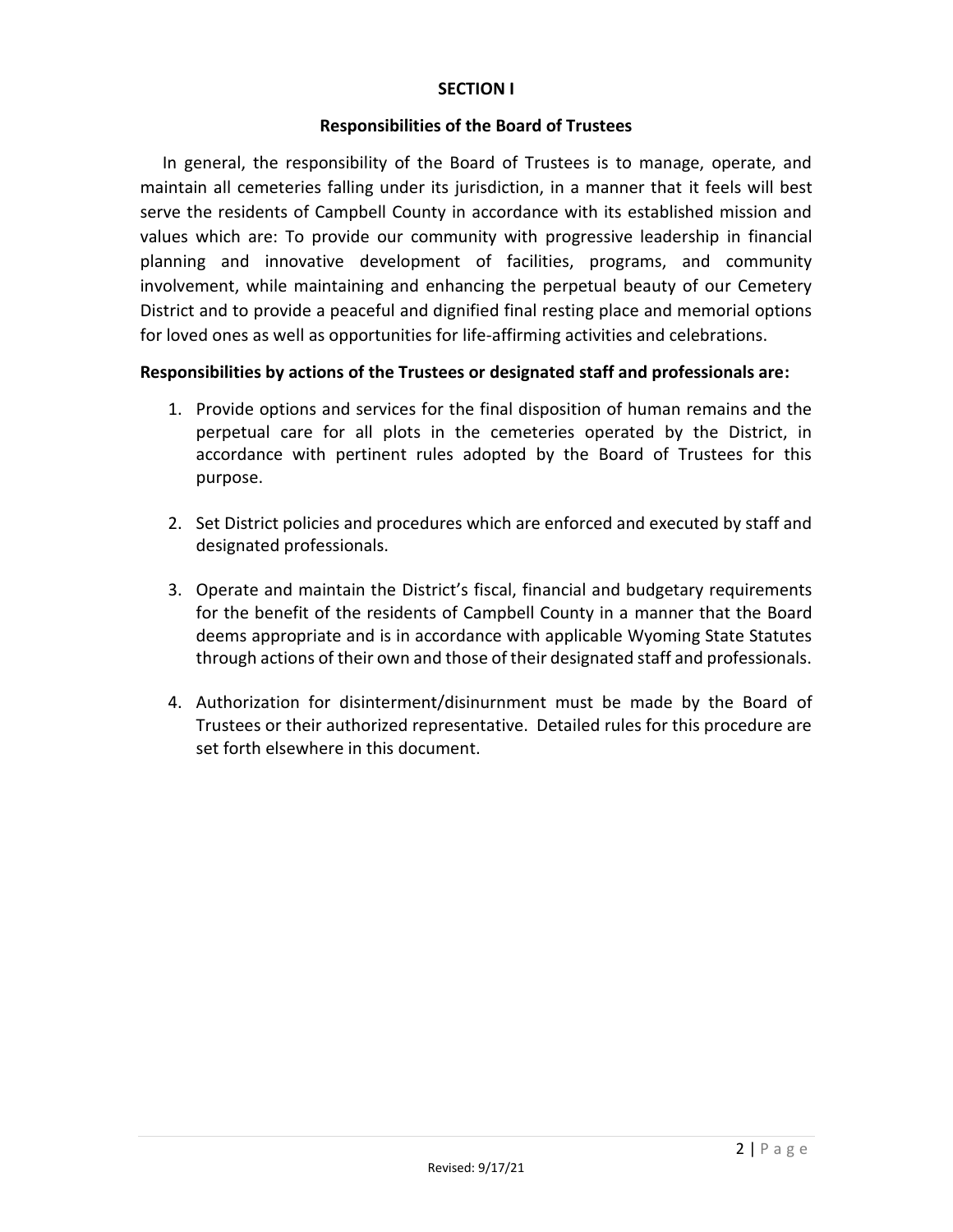## **SECTION II**

## **Hours of Operation**

1. **Office Hours** – The cemetery office will be open from 8:00 a.m. to 5:00 p.m. Monday through Friday. The cemetery office will be closed on all legal holidays except Memorial Day or as noted below.

| Holiday                                                   | Office |
|-----------------------------------------------------------|--------|
| New Year's Day                                            | Closed |
| <b>Equality Day</b>                                       | Open   |
| President's Day                                           | Open   |
| <b>Memorial Day</b>                                       | Open   |
| Independence Day *                                        | Closed |
| Labor Day                                                 | Closed |
| Columbus Day                                              | Open   |
| Veteran's Day (observed)                                  | Open   |
| <b>Thanksgiving Day</b>                                   | Closed |
| Employee Appreciation Day (Friday after Thanksgiving Day) | Closed |
| Christmas Day *                                           | Closed |

\*Independence Day and Christmas Day –

If the holiday falls on Saturday, the holiday will be observed on the day before (Friday). If the holiday falls on Sunday, the holiday will be observed on the day after (Monday).

2. **Gate Hours** – The cemetery gates will be open from dawn to dusk year-round.

It shall be unlawful for any vehicle to be in the cemetery during any other hours without the permission of the Cemetery District Superintendent.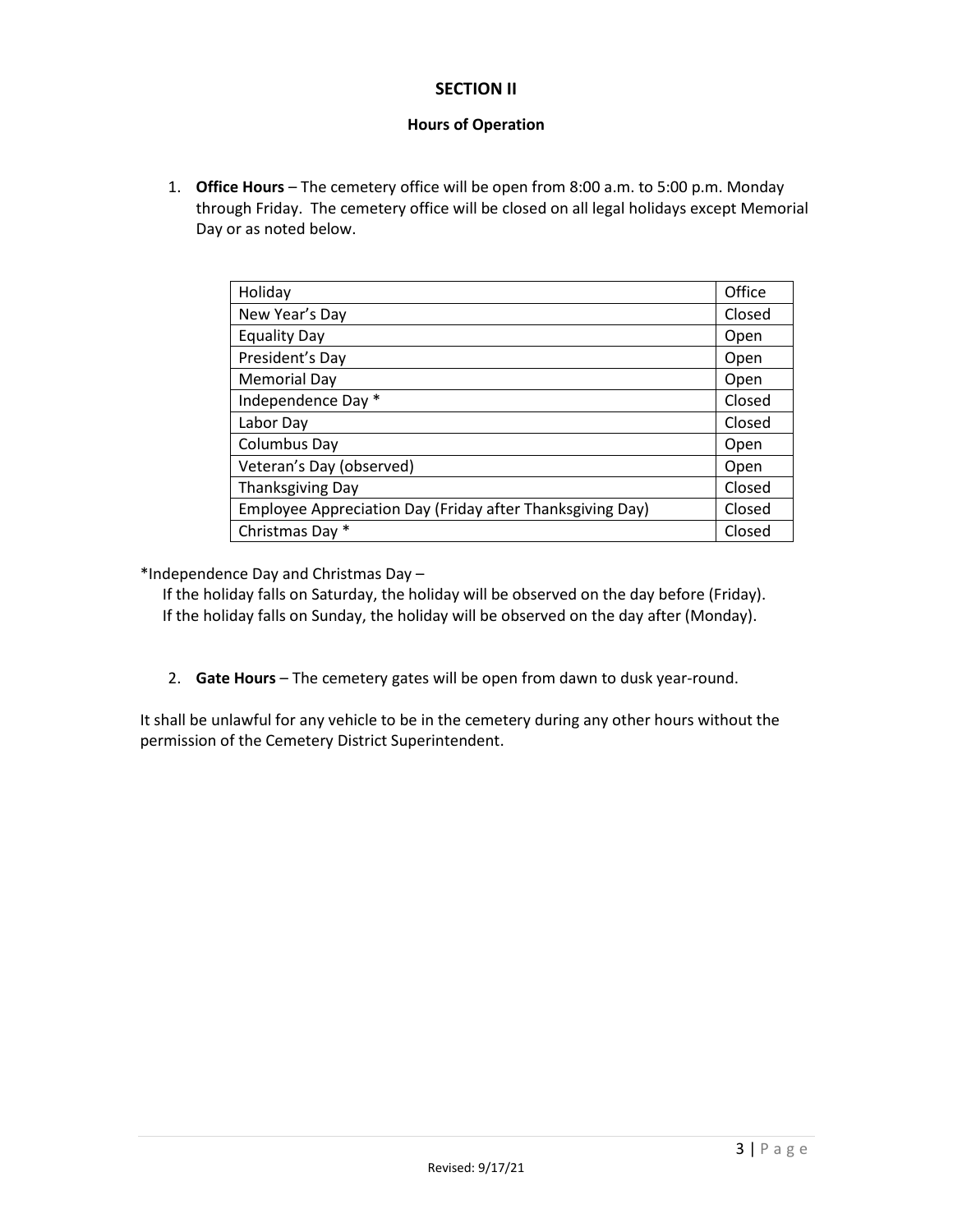### **CAMPBELL COUNTY CEMETERY DISTRICT UNITY GARDEN RATE SHEET**

### **PAVERS\***

| (MEMORIAL PAVER ACCOMMODATES 1 URN) |        |
|-------------------------------------|--------|
| Cenotaph Paver                      | 300.00 |
| Memorial Paver                      | 500.00 |

### **MEMORIAL CURBING\***

| (ACCOMMODATES 2 URNS)              |        |
|------------------------------------|--------|
| Memorial Curbing Without Wedge \$  | 600.00 |
| Memorial Curbing With Wedge<br>-SS | 700.00 |

### **NICHE WALL\***

| COMPANION NICHE                                 |                |  |
|-------------------------------------------------|----------------|--|
| (ACCOMMODATES TWO URNS)                         |                |  |
| Companion Niche Row 1                           | \$<br>600.00   |  |
| Companion Niche Row 2                           | \$<br>800.00   |  |
| Companion Niche Row 3                           | \$<br>1,000.00 |  |
| Companion Niche Row 4                           | \$<br>1,200.00 |  |
| ESTATE COMPANION NICHE<br>(ACCOMMODATES 2 URNS) |                |  |
| <b>Estate Companion Niche Row 1</b>             | \$<br>1,400.00 |  |
| <b>Estate Companion Niche Row 2</b>             | \$<br>1,700.00 |  |
| <b>Estate Companion Niche Row 3</b>             | \$<br>2,000.00 |  |
| ESTATE NICHE<br>(ACCOMMODATES 6 URNS)           |                |  |
|                                                 |                |  |

| Estate Niche Row 1 | \$3,000.00 |
|--------------------|------------|
| Estate Niche Row 2 | \$4,000.00 |

WALLED ESTATES (ACCOMMODATES 2 DOUBLE DEPTH BURIALS) Walled Estate \$ 55,000.00

#### **GARDEN BLOCKS\***

| (ACCOMMODATES 2 URNS) |   |            |
|-----------------------|---|------------|
| Garden Block 12x14x4  | S | 800.00     |
| Garden Block 14x14x8  | S | 900.00     |
| Garden Block 10x20x8  |   | \$1,000.00 |
| Garden Block 12x18x6  |   | \$1.100.00 |
| Garden Block 16x16x6  |   | \$1,200.00 |

### **UPRIGHTS**

| (ACCOMMODATES 2 URNS) |             |
|-----------------------|-------------|
| Cored Upright         | \$3,200.00  |
| Non-Cored Upright     | \$ 2,500.00 |

#### **ESTATE BOULDERS**

| (ACCOMMODATES 4 URNS) |            |
|-----------------------|------------|
| Small Estate Boulder  | \$2,000.00 |
| Medium Estate Boulder | \$4,000,00 |
| Large Estate Boulder  | \$6,000.00 |

### **BURIAL LOT**

| (ACCOMMODATES 1 BURIAL)   |            |
|---------------------------|------------|
| <b>Adult Burial Space</b> | \$1,000.00 |
| Child Burial Space        | 500.00     |

#### **MEMORIAL BENCHES**

If Available \$ 5,500.00

**ENGRAVING OF NAMES AND DATES INCLUDED EXCEPT FOR BOULDERS. CUSTOM ENGRAVING BY QUOTE. ADDITIONAL BURIAL FEES APPLY FOR WALLED ESTATES AND BURIAL LOTS. RATES SUBJECT TO CHANGE.**

**\* ITEMS ARE TEMPLATED. PLEASE SEE OFFICE FOR DETAILS.**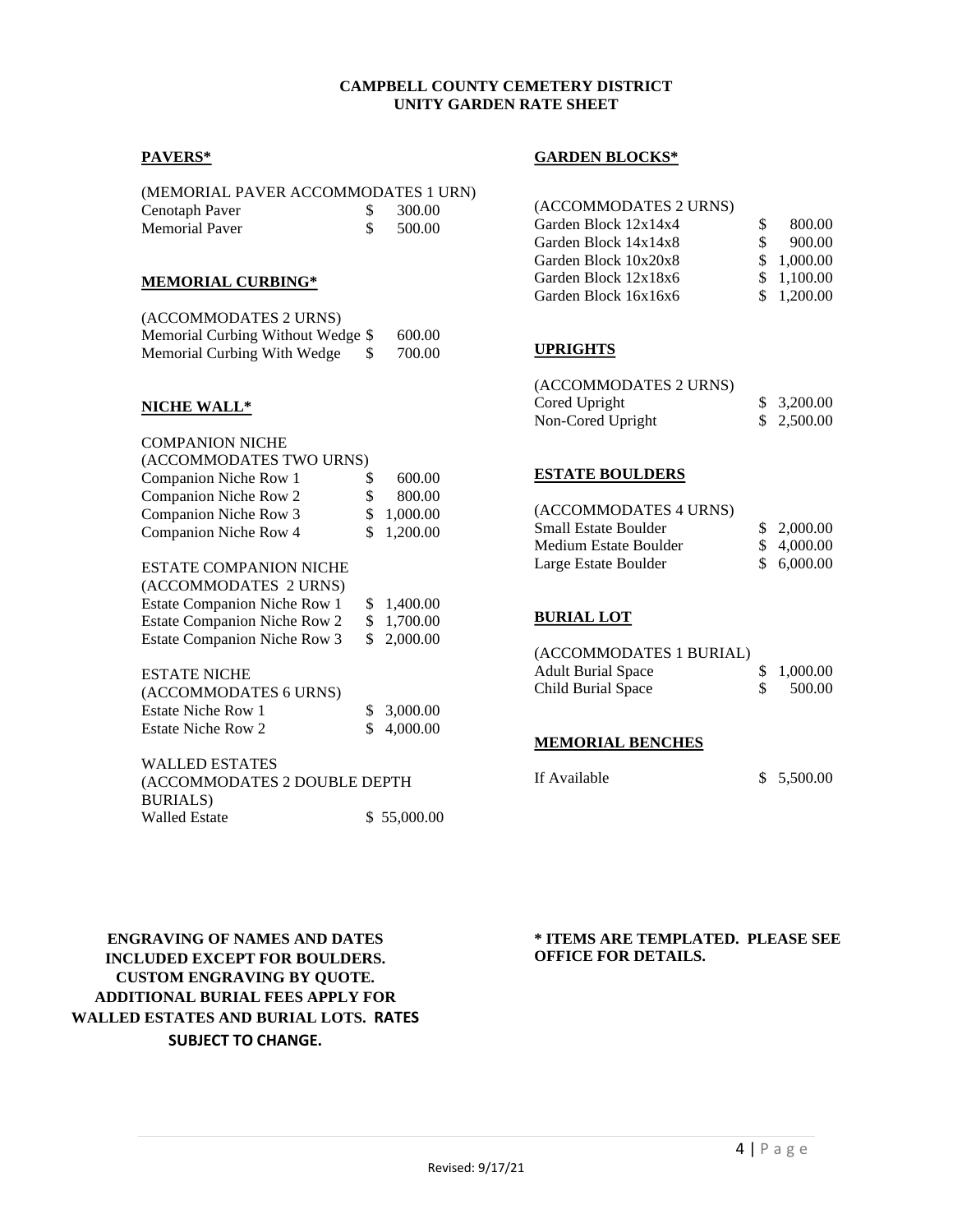#### **CAMPBELL COUNTY CEMETERY DISTRICT INSPIRATION GARDEN RATE SHEET**

### **OSSUARY**

| (ACCOMMODATES UP TO 600 CREMAINS) |       |
|-----------------------------------|-------|
| Ossuary                           | 50.00 |

### **PAVERS\***

| (MEMORIAL PAVER ACCOMMODATES 1 URN) |        |
|-------------------------------------|--------|
| Cenotaph Paver                      | 300.00 |
| <b>Memorial Paver</b>               | 600.00 |

#### **MEMORIAL CURBING\***

| (ACCOMMODATES 2 URNS)       |        |
|-----------------------------|--------|
| Memorial Curbing With Wedge | 900.00 |

#### **NICHE WALL\***

| <b>COMPANION NICHE</b>            |                |
|-----------------------------------|----------------|
| (ACCOMMODATES TWO URNS)           |                |
| Companion Niche Row 1             | \$<br>800.00   |
| Companion Niche Row 2             | \$<br>1,000.00 |
| Companion Niche Row 3             | \$<br>1,200.00 |
| Companion Niche Rows 4 and 5      | \$<br>1,400.00 |
| <b>VERTICAL ESTATE NICHE EN3</b>  |                |
| (ACCOMMODATES 9 URNS)             |                |
| Vertical Niche (Per Row)          | \$<br>6,000.00 |
| <b>ESTATE COMPANION NICHE EN1</b> |                |
| (ACCOMMODATES 3 URNS)             |                |
| <b>Estate Companion Niche</b>     | \$<br>2,500.00 |
| <b>ESTATE NICHE EN2</b>           |                |
| (ACCOMMODATES 6 URNS)             |                |
| <b>Estate Niche Row 1</b>         | \$<br>3,500.00 |
| <b>Estate Niche Row 2</b>         | \$<br>4,500.00 |
| <b>BEVELED GARDEN WALL</b>        |                |
| (ACCOMMODATES 2 URNS)             |                |
| <b>Beveled Garden Wall</b>        | \$<br>1,600.00 |
|                                   |                |

### **UPRIGHTS**

| \$3,500.00            |
|-----------------------|
| $\frac{\$}{2,750.00}$ |
|                       |

**ENGRAVING OF NAMES AND DATES INCLUDED EXCEPT FOR BOULDERS AND SANDSTONE. CUSTOM ENGRAVING BY QUOTE. ADDITIONAL BURIAL FEES APPLY FOR FAMILY AND GARDEN ESTATES. RATES SUBJECT TO CHANGE.**

#### **GARDEN BLOCKS\***

| (ACCOMMODATES 2 URNS) |    |          |
|-----------------------|----|----------|
| Garden Block 12x14x4  | S  | 800.00   |
| Garden Block 14x14x8  | S  | 900.00   |
| Garden Block 10x20x8  | S. | 1,000.00 |
| Garden Block 12x18x6  | S. | 1.100.00 |
| Garden Block 16x16x6  | S. | 1,200.00 |

#### **BASALT COLUMNS**

| (ACCOMMODATES 4 URNS) |          |
|-----------------------|----------|
| Basalt Column 2 Foot  | 3.500.00 |
| Basalt Column 3 Foot  | 4.500.00 |
| Basalt Column 4 Foot  | 5.500.00 |

### **ESTATE BOULDERS**

| (ACCOMMODATES 4 URNS)       |     |          |
|-----------------------------|-----|----------|
| <b>Small Estate Boulder</b> | S.  | 3,000.00 |
| Medium Estate Boulder       | -SS | 5,000.00 |
| Large Estate Boulder        | £.  | 7,000.00 |

### **SANDSTONE ESTATES**

| (ACCOMMODATES 8 URNS) |          |
|-----------------------|----------|
| Sandstone Estate      | 6,000.00 |

### **FAMILY ESTATE**

(ACCOMMODATES 4 DOUBLE DEPTH BURIALS)<br>Family Estate \$100,000.00 Family Estate

### **GARDEN ESTATE**

(ACCOMMODATES 2 DOUBLE DEPTH BURIALS) Garden Estate \$ 40,000.00

#### **MEMORIAL BENCHES**

\$ 5,500.00

**\* ITEMS ARE TEMPLATED. PLEASE SEE OFFICE FOR DETAILS.**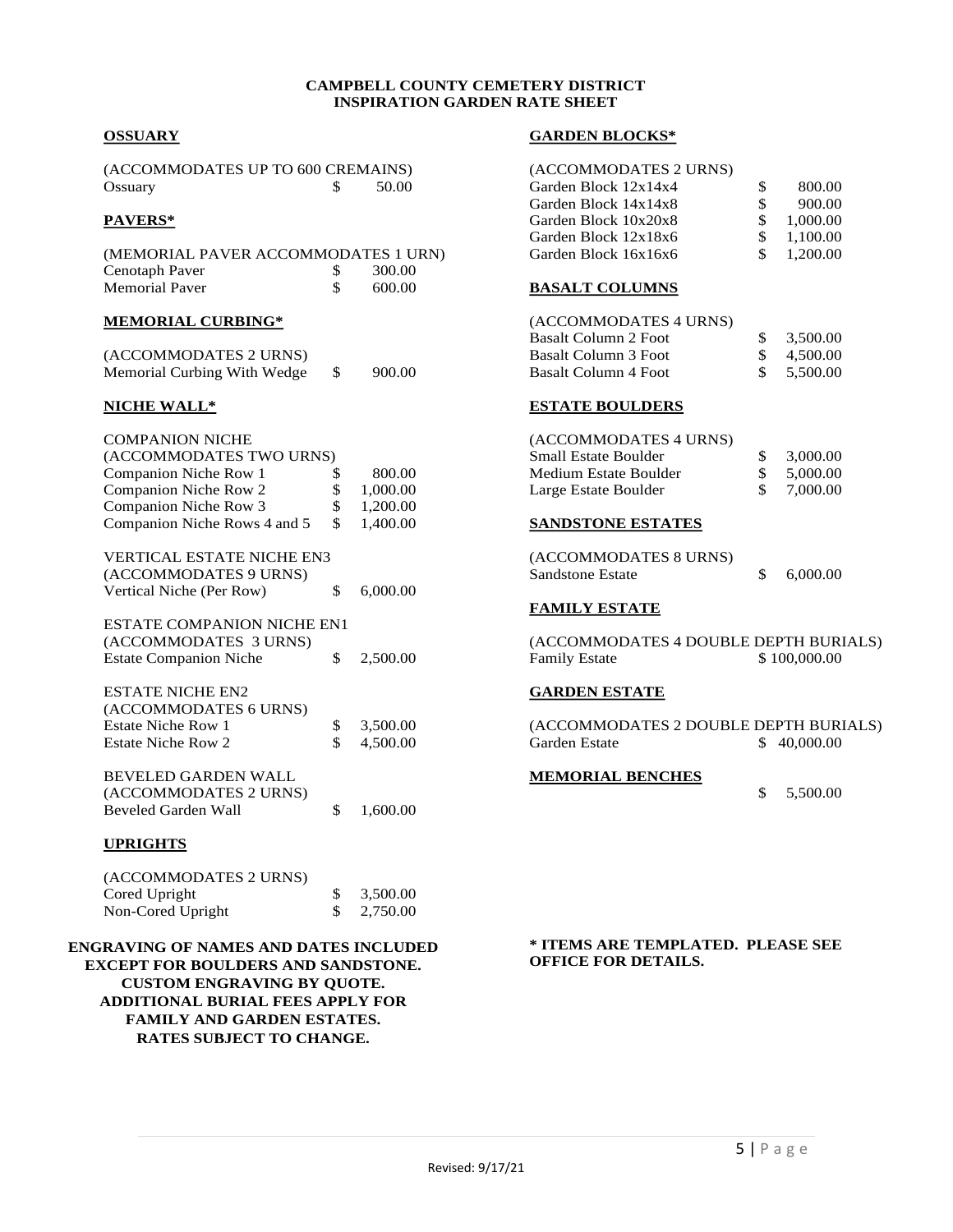## **SECTION IV**

## **Cemetery Plots, Lots, Burial Estates and Cremation Products**

A cemetery plot in the Unity Garden consists of one burial space for either an adult or a child. A lot may consist of more than one burial space. The family burial estates in both gardens shall be considered a Lot and contain multiple burial spaces.

- 1. **Reservation of Burial Plots and Cremation Products** A Plot or plots (lots) or other cemetery products may be reserved with a 20% non-refundable down payment at time of reservation and must be paid in full within 90 days. After 90 days, any item not paid in full will result in the forfeiture of the down payment, and the property or product will be returned to open inventory. Any amounts paid in addition to the required non-refundable down payment will be refunded in full. The final sale price of any property or product so reserved will be the price established at the time of reservation.
- 2. **Cemetery Deed –** Ownership of plots or lots within the gardens (Unity and Inspiration) shall be evidenced only by a Cemetery Lot Deed issued and signed by the Board of Trustees upon full payment of the purchase price.
- 3. **Nature of Plot Ownership –** Ownership of a cemetery plot consists of the right of interment and any rights necessarily implied therefrom unless otherwise noted on the Deed. Cemetery plots are considered "real" property and for legal purposes are treated as such. Plots are exempt from property tax assessments and taxation. Deeds are given to owners with a copy retained on file at the district offices. Owners may, at their discretion, have their deed recorded at the courthouse. As of February 10, 2015, the number of plots that can be owned by any immediate family (spouses and children under 18) or entity is 6 plots.
- 4. **Plot Ownership-Unity Garden –** Burial plots in the Unity Garden located in the turf areas are designed to accommodate the remains of both adults and children in caskets only. A child is defined as a person under the age of 18. It was the intention during the design of these gardens to accommodate adults wishing to be buried near their children. Such plots may only be purchased after a lot has been purchased for the loss of a child on an at-need basis. Two adults may reserve or purchase up to a total of two (2) adult burial plots as near as possible to the chosen plot for their child. Due to the size of the children's plots, age and or casket size may require them to be buried in an adult size lot.
- 5. **Nature of Ownership for cremation product options –** All other cremation products in the gardens, including but not limited to, niches, estate niches, curbing, garden blocks, boulder estates, cenotaph pavers, memorial pavers, ossuaries, basalt and sandstone estates, cored and non-cored uprights, and all other cremation products that exist, or may exist in the future are owned by the person(s) purchasing them. The receipt and record of ownership of product(s) will be maintained in the records of the Campbell County Cemetery district. The number of products than can be owned by any immediate family (spouses and children under 18) or entity is 6.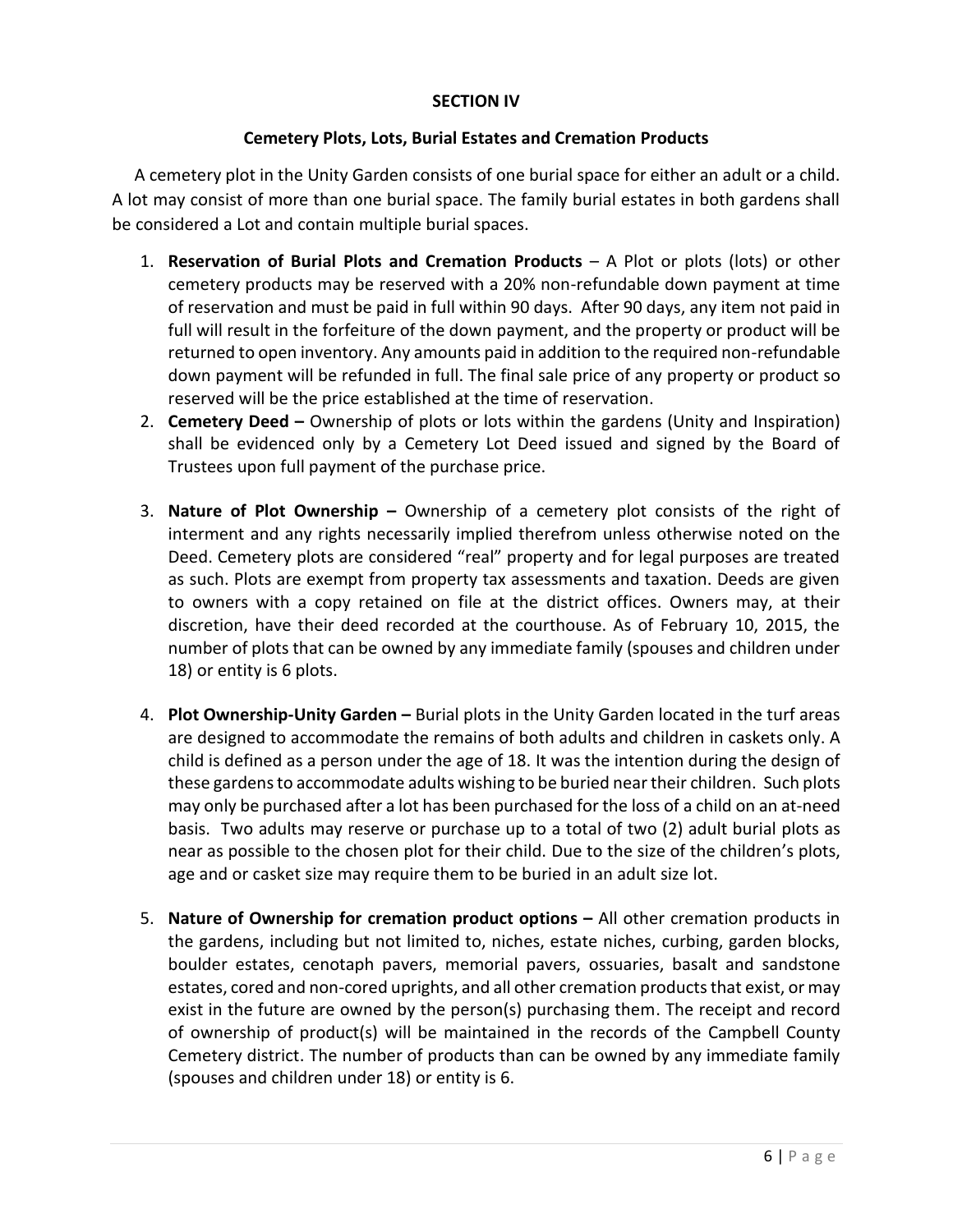- 6. **Engraving of Products –** Engraving is included with purchase of most cremation garden products, but not all. See rate card for specifics. The options for engraving shall be controlled by the cemetery district and adhere to strict templates for the products identified as being template controlled. For the sake of consistency and uniformity, no deviations will be allowed. Other products are available for custom engraving options that are either included with purchase or available by quote. See rate card for specifics.
- 7. **Subdivision of Products –** Any garden product or estate product cannot be divided or enlarged into portions other than that originally set forth at the time of purchase.
- 8. **Transfer of Plots or burial estates –** No transfer or assignment of plot or ownership therein shall be valid until recorded at the office of the Campbell County Cemetery District.
- 9. **Transfer of Cremation Products and Cremation Estates -** All cremation products in the gardens, including but not limited to, niches, estate niches, curbing, garden blocks, boulder estates, cenotaph pavers, memorial pavers, ossuaries, basalt and sandstone estates, cored and non-cored uprights, and all other cremation products that exist, or may exist in the future may NOT be transferred to other persons or entities without the approval of the Cemetery District.
- 10. **Unwanted / Unused burial Plots**  The Cemetery District will at any time purchase back unwanted or unused burial plots from any individual holding title, or those individuals that can claim title through Right of Survivorship or some other legal device. The buyback of unused/unwanted plots will be for the amount of original purchase and will be executed with a Quit Claim Deed. Family estates are not eligible for repurchase until one, or all of the pre-installed crypts are empty. If granite has been engraved, the replacement cost will be deducted from the repurchase amount.
- 11. **Unwanted / Unused Cremation Products**  The Cemetery District will at any time purchase back unwanted or unused cremation products from any individual with official record of ownership, or those individuals that can claim that right through Right of Survivorship or some other legal device. The buyback of unused/unwanted products will be for the amount of original purchase. Any product that has been engraved and is unused or becomes vacant will be accepted back by the district, but because of replacement costs associated with previously engraved products, no remuneration will be offered.
- 12. **Property Declared Abandoned –** In accordance with Wyoming Statute 35-8-212 the cemetery district may, after a period of 25 years with no contact with the owner of record regarding any unused plot, lot, parcel or product in the gardens, declare them abandoned and place them back into available inventory.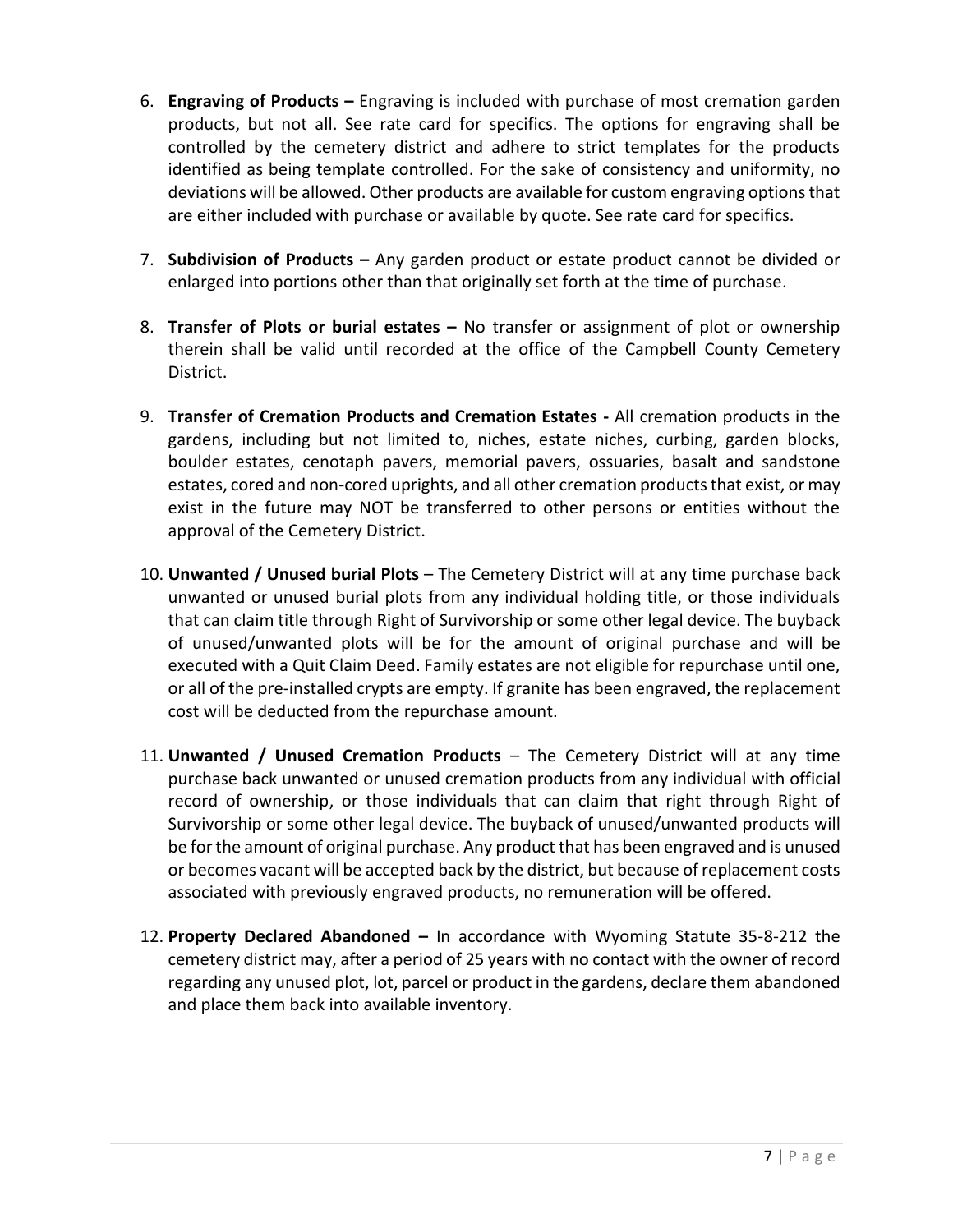# **SECTION V Interments**

All interments/inurnments made in the Campbell County Cemetery District gardens will be made in accordance with the rules and regulations approved by the Board of Trustees.

They are as follows:

**1.** No interment or burial service will be allowed on Sundays, or any of the holidays listed below, where the office is scheduled to be closed, unless an emergency situation exists. For burials/inurnments on legal holidays that the office is scheduled to be open, approval must be granted from the District Superintendent.

| Holiday                                                   | Office |
|-----------------------------------------------------------|--------|
| New Year's Day                                            | Closed |
| <b>Equality Day</b>                                       | Open   |
| President's Day                                           | Open   |
| <b>Memorial Day</b>                                       | Open   |
| Independence Day *                                        | Closed |
| Labor Day                                                 | Closed |
| Columbus Day                                              | Open   |
| Veteran's Day (observed)                                  | Open   |
| <b>Thanksgiving Day</b>                                   | Closed |
| Employee Appreciation Day (Friday after Thanksgiving Day) | Closed |
| Christmas Day *                                           | Closed |

\*Independence Day and Christmas Day –

If the holiday falls on Saturday, the holiday will be observed on the day before (Friday). If the holiday falls on Sunday, the holiday will be observed on the day after (Monday).

- 2. No burials will be permitted after 3:00 p.m. from November  $1^{st}$  to March  $1^{st}$ , or after 4:00 p.m. March  $1<sup>st</sup>$  to November  $1<sup>st</sup>$ . This is subject to the discretion of the District Superintendent. Inurnments may be made at any time between the hours of 10:00 a.m. and 4:00 p.m. year-round.
- 3. Exceptions to 1 and 2 shown above are authorized only by a contagious disease or other emergency health reason or for a direct burial requested by a family for personal or cultural reasons. Should an emergency burial be necessitated on a weekend, or a holiday authorized by the Cemetery Board, extra charges will be levied. Such charges would be for personnel and excavation of the grave. Additional charges may be incurred if weather conditions warrant. Arrangements for an emergency burial must be made through the Campbell County Cemetery District Superintendent or his/her assistant.
- 4. There will be a two-hour interval between services scheduled on the same day, in the same garden.
- 5. The District Superintendent may at his/her discretion, for whatever reason, waive the two-hour interval between times of arrival of funeral processions.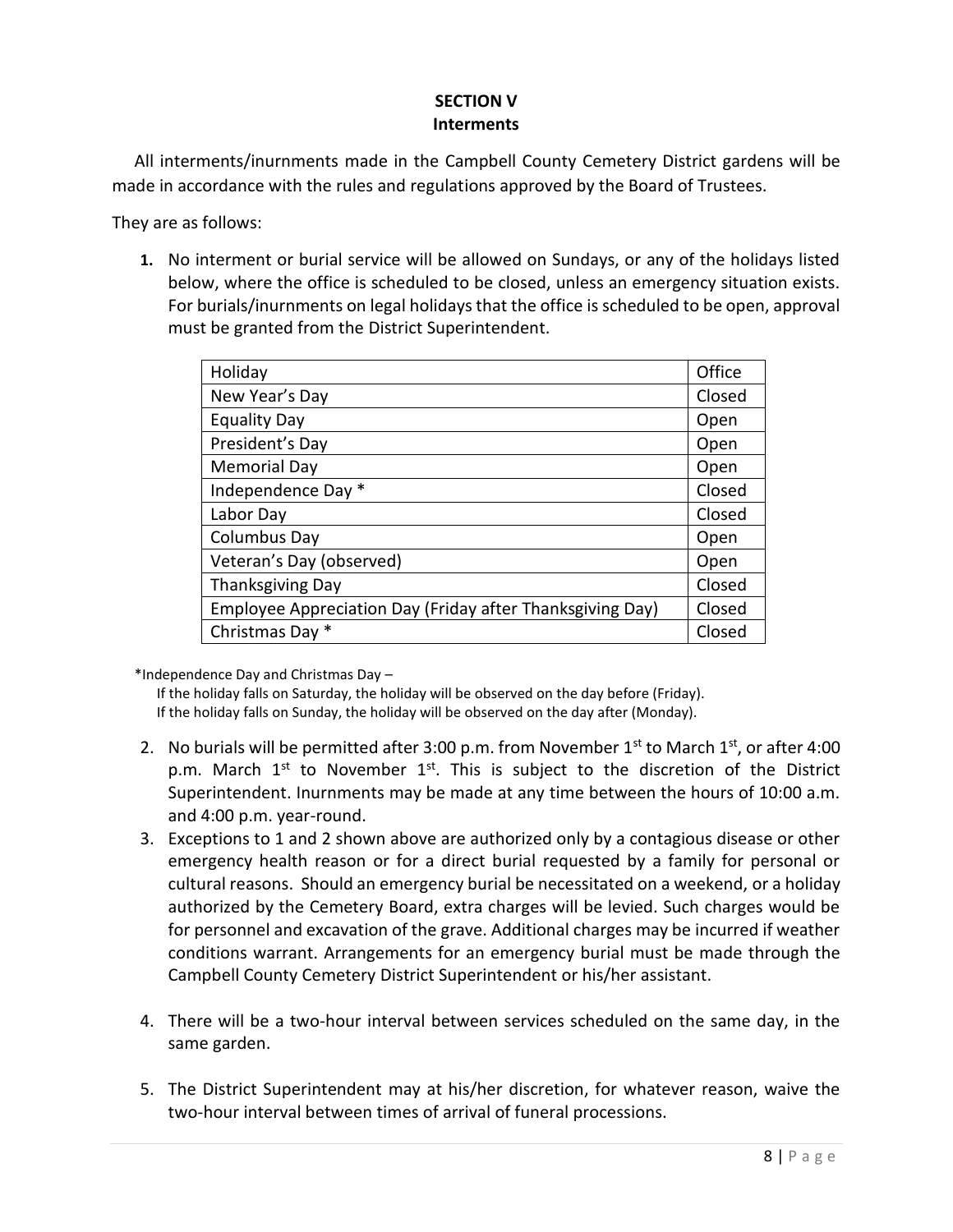6. **Arrangement Of All Burials Requires 48 Hours Notice.** The 48-hour notice is defined as the period of time between the notification of the Campbell County Cemetery District of the death and the scheduled time of the funeral. The requested time of service, the location and payment for the burial space, or cremation product, as well as its excavation, plus the payment of other cemetery charges must all be finalized within the 48-hour notice. Scheduled working hours of the Campbell County Cemetery District are from 8:00 a.m. to 5:00 p.m. Monday through Friday. Funeral directors and/or families wishing to schedule a funeral on a Monday or Tuesday need to contact the District Superintendent or the employee on call. In order to further expedite this contact, all area funeral directors will be notified of the telephone numbers at which the District Superintendent and employee on call may be reached. The Campbell County Cemetery Board has authorized the District Superintendent and/or the staff to make all necessary arrangements to meet the requested time, as long as such request conforms to the rules and regulations of the Cemetery Board. If for some reason the requested time cannot be met, the District Superintendent, or designated staff will notify the funeral director and/or the family as to why and will suggest an alternative time.

# **\*Immediate Disposition Will Be An Exception To The 48-Hour Rule. \***

- 7. Interment Notices: Funeral Homes, or any person requesting a burial of any kind, must submit to the District a complete, accurate, and truthful Interment Notice. Contact information for next of kin must also be provided in the event cemetery personnel have ownership or funeral service considerations that need resolved either pre- or post- burial.
- 8. State law requires that a standard burial transit permit be provided before any dead human body may be buried. If such permit is not in the hands of the District Superintendent or staff member at the time scheduled for interment, there will be no burial. Permits MUST accompany the deceased to the Cemetery.
- 9. Saturday burials/inurnments, not emergency in nature, will be scheduled between the hours of 10 a.m. to 2:00 p.m. Weekend and Holiday rates will apply for these services.
- 10. All costs pertaining to an interment/inurnment must be paid prior to the time the burial/inurnment is to take place. If the selection of a plot is involved, the family must go to the cemetery office where the District Superintendent, or his/her designee, will show the family representative the plots that are available for purchase. It is then up to the family to make a selection. If the family has already purchased the plot or product, it is merely the selection of the burial space that needs be made. Such selection can be done in the office. At this time the District Superintendent will explain all cemetery charges involved in the burial and will collect the money. This activity must take place in the 48 hour notice period previously explained.
- 11. Products and plots/lots in the gardens have a pre-determined capacity for occupancy. See rate sheet for information. There will be no exceptions to this rule. There will be no stacked burials in the Unity Garden, and no additional sets of cremains added to a burial plot.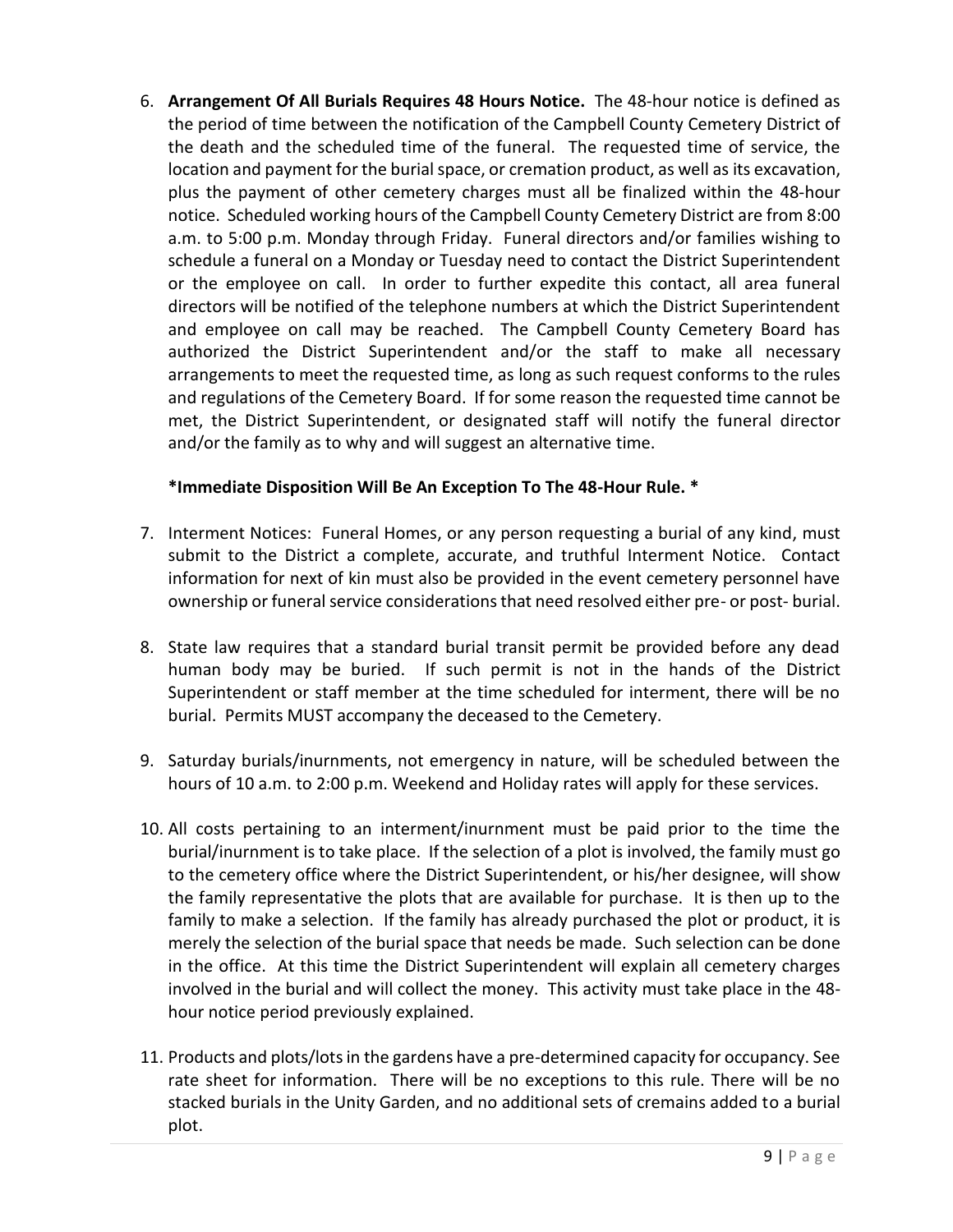## **Disinterment and Disinurnment**

A disinterment permit (removal of a deceased human body) must be obtained from the local registrar by the next of kin or other authorized person. Disinterment will be done subject to the following Cemetery Board requirements. A Disinurnment permit (removal of an urn) must be obtained from the District by the next of kin or another authorized person. Disinterment or disinurnment will be done subject to the following Cemetery Board requirements.

- 1. The District Superintendent may authorize disinterment and disinurnment at his/her discretion upon receipt of the proper paperwork. The District Superintendent will designate the time for the requested disinterment/disinurnment to take place. Normally, it will be done during working hours. Weekends and holidays will be subject to the District's Saturday service charge of \$375.00 in addition to the normal fees of the disinterment or disinurnment.
- 2. A casket disinterment will cost \$1,500.00. A concrete burial vault disinterment will cost \$750.00. An urn disinurnment will cost \$100.00.
- 3. A sealed vault must be used when a family, or other authorized person pre-plans a disinterment. Cost of the pre-planned vault is to be borne by those sponsoring the disinterment or disinurnment.
- 4. All fees must be paid in full prior to scheduled service.
- 5. Casket disinterment may result in additional expense to the sponsor, including but not limited to casket replacement, or other container requirements in order to comply with Wyoming Department of Health regulations regarding the transportation of a deceased human body.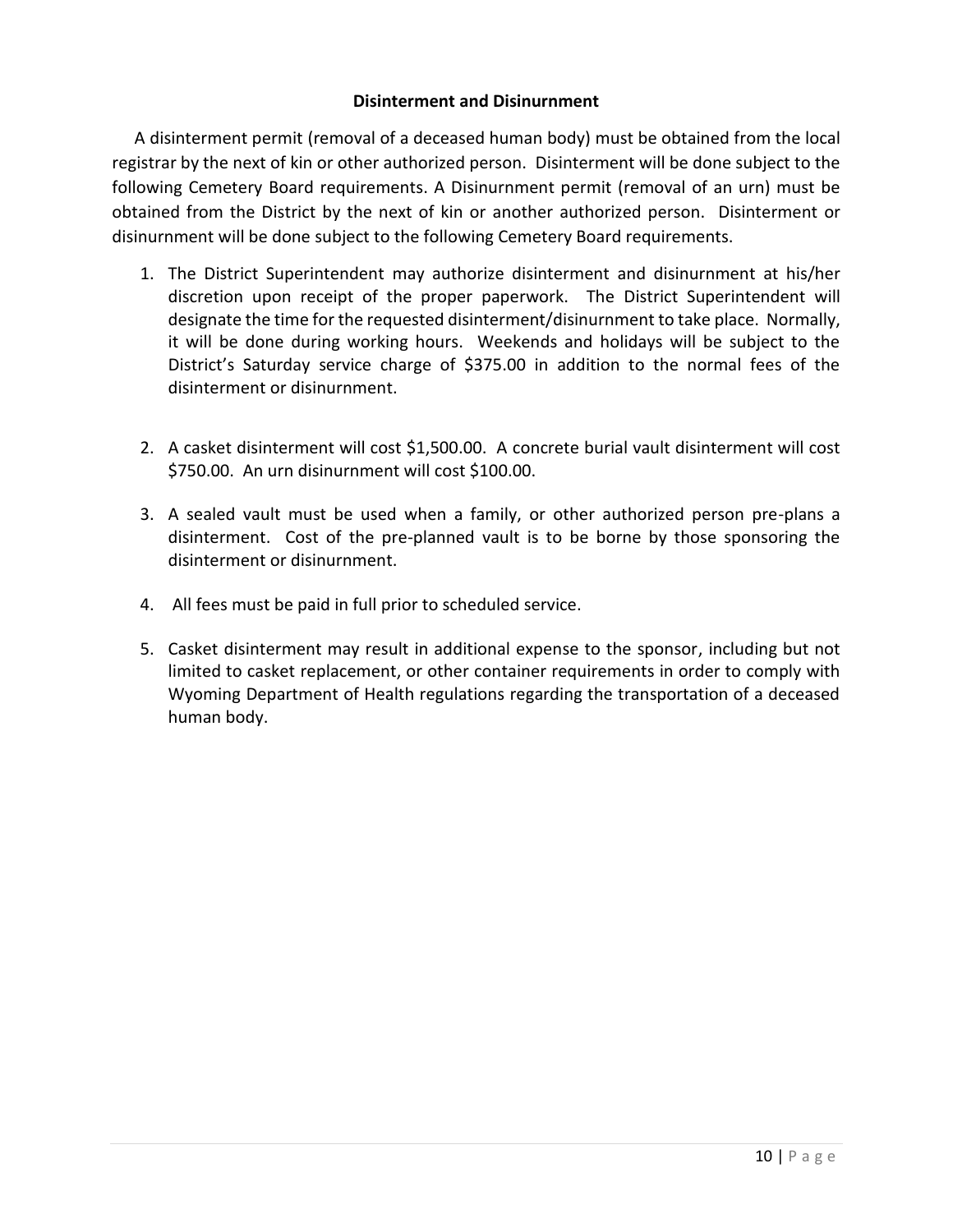## **SECTION VI**

### **Decoration of Lots and Burial Spaces**

The Gardens at Mt. Pisgah (Unity and Inspiration) have been designed with beauty, peace, and serenity in mind. It is, therefore, the intent of the district, and the understanding of those purchasing spaces or products within those spaces, that the gardens themselves are the decoration and beautification of all that is contained within, in order to maintain a unified and consistent presence.

**1. Decorations** – All decorations in the gardens will be considered temporary in nature and may be present for a period not to exceed two weeks. Any decoration that interferes with routine maintenance, or is deemed unsightly or unsafe, hazardous, or of a nature that would not be normally allowed, may be removed at any time by cemetery personnel. All decorations will be removed after a period of two weeks. See below for items allowed and not allowed. Glass containers or vases, or other glass items, are not allowed.

## **Allowed** (for up to two weeks)

- a. Loosely placed live and artificial flowers and plants.
- b. Temporary vases, sprays, and wreaths of live or artificial flowers. (No Glass)
- c. Christmas Blankets and Wreaths May be displayed from Dec. 1<sup>st</sup> to Mar. 1<sup>st</sup>. if space accommodates such.
- d. Memorial Day Decorations Memorial Day decorations will be removed by cemetery personnel for disposal two weeks after Memorial Day.

## **Not Allowed**

- a. Live plantings
- b. Solar lights
- c. Pinwheels
- d. Shepard's hooks
- e. Statues/figurines, benches
- f. Permanent vases
- g. No items on or in the ground
- h. Items stuck to or behind niche doors
- i. Stuffed animals or toys
- j. Beverage containers
- k. Food items
- l. Planters, flower pots
- m. Ornaments
- n. Any item deemed by the District Superintendent not to be in conformity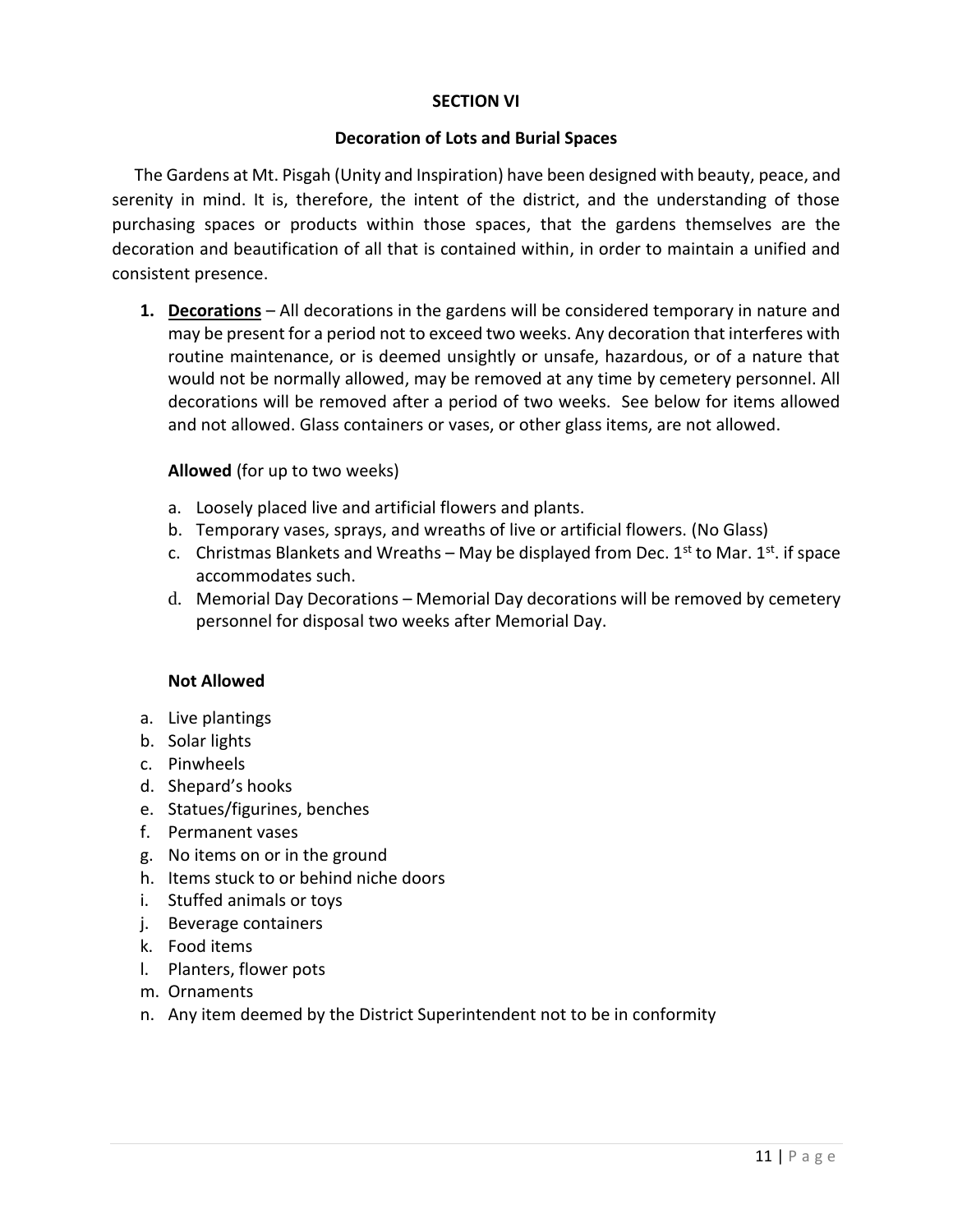# **Exceptions:**

Exceptions may be granted to owners of private family burial estates, where provisions exist for additional live plantings and other items considered permanent in nature. Any alteration to a private burial estate from its original condition at time of purchase is subject to approval by the District Superintendent.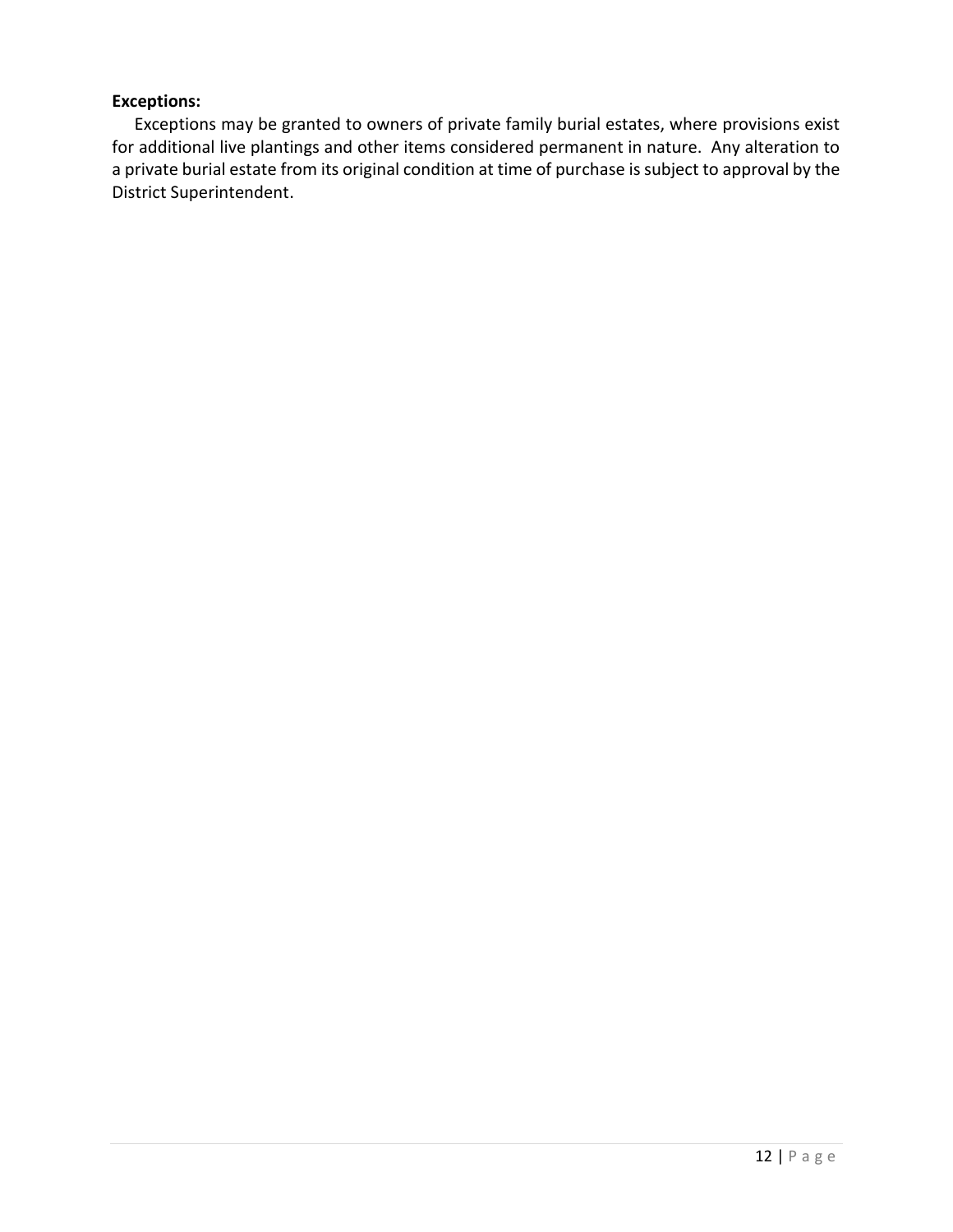### **SECTION VII**

### **Monuments or Markers**

Monument and memorialization are provided with every purchase (except Ossuary) in both gardens. With most products engraving is included. (See rate sheet) Engraving options are controlled by the cemetery district for uniformity and consistency on all products in both gardens.

## **Exceptions:**

Private family burial estates, boulder and sandstone estate products. Custom engraving is available for an additional fee.

## **Liability**:

The Campbell County Cemetery District will not be liable for any lost, misplaced, or broken flower vases used in the decoration or beautification of spaces by individual owners, nor will they be liable for damages by the elements, thieves, vandalism, or by other causes beyond its control.